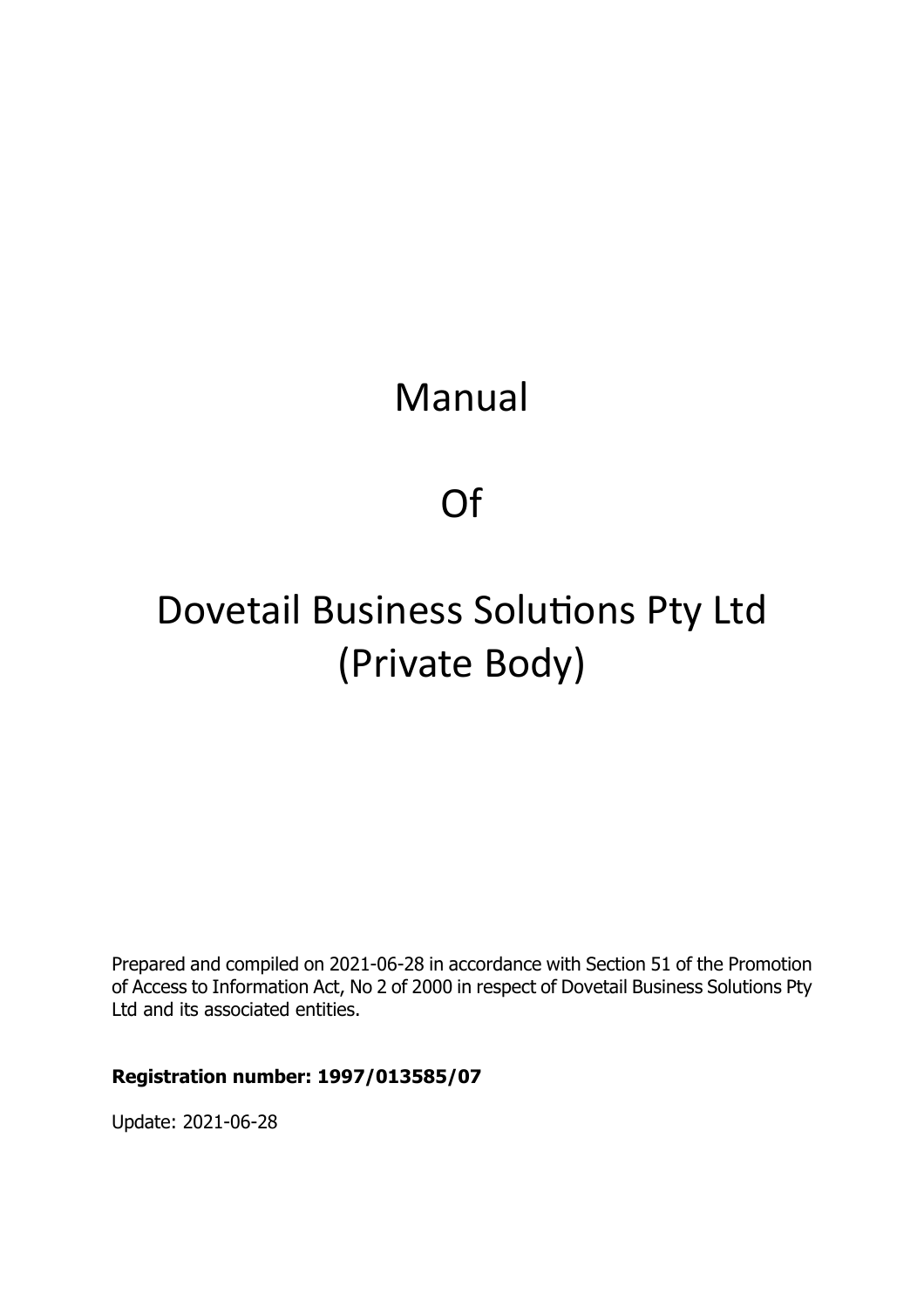| <b>Table of Contents</b> |  |
|--------------------------|--|
|                          |  |
|                          |  |
|                          |  |
|                          |  |
|                          |  |
|                          |  |
|                          |  |
|                          |  |
|                          |  |
|                          |  |
|                          |  |
|                          |  |
|                          |  |
|                          |  |
|                          |  |
|                          |  |
|                          |  |
|                          |  |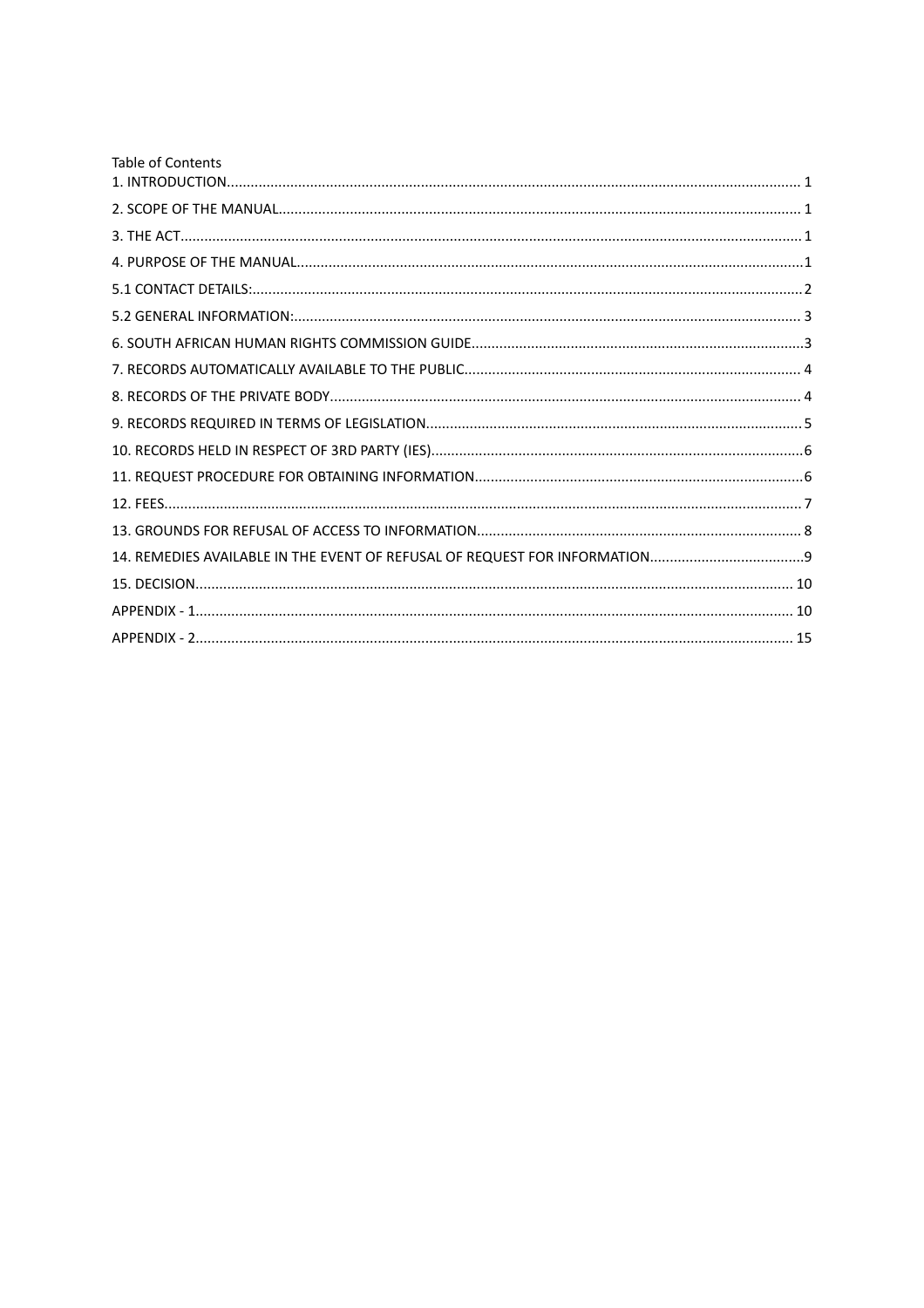## <span id="page-2-0"></span>**1. INTRODUCTION**

Dovetail Business Solutions(Pty) Limited trading as Dovetail conducts business as a Software Service Provider. We are an industry expert and market leaders in Logistics Software Solutions. Our core focus is developing specialised, best-of-breed software solutions for the supply chain industry.

Dovetail is equipped to provide you with software solutions that are designed specifically for your needs. We are an innovative market-leader with a proven track record and host not only best-of-breed solutions but we also have the ability to implement those solutions smoothly and provide up-to-the-minute support to our clients. We will source and develop logistics management software that is scalable in order to fulfill your needs no matter whether you are a small business or a large global concern. Dovetail is passionate about uncovering and discovering all aspects of the logistics industry and we are therefore able to help you to run your business more efficiently and cost-effectively, saving you money and increasing your revenue.

## <span id="page-2-1"></span>**2. SCOPE OF THE MANUAL**

Dovetail Business Solutions PTY Ltd

## <span id="page-2-2"></span>**3. THE ACT**

The Promotion of Access to Information Act, No 2 of 2000 ("The Act") was enacted on 3 February 2000, giving effect to the right of access to any information held by Government, as well as any information held by another person who is required for the exercising or protection of any rights. This right is entrenched in the Bill of Rights in the Constitution of South Africa. Where a request is made in terms of The Act, the body to which the request is made is not obliged to release the information, except where The Act expressly provides that the information may or must be released. The Act sets out the requisite procedural issues attached to such request.

## <span id="page-2-3"></span>**4. PURPOSE OF THE MANUAL**

**In order to promote effective governance of private bodies, it is necessary to ensure that everyone is empowered and educated to understand their rights in terms of The Act in order for them to exercise their rights in relation to public and private bodies.**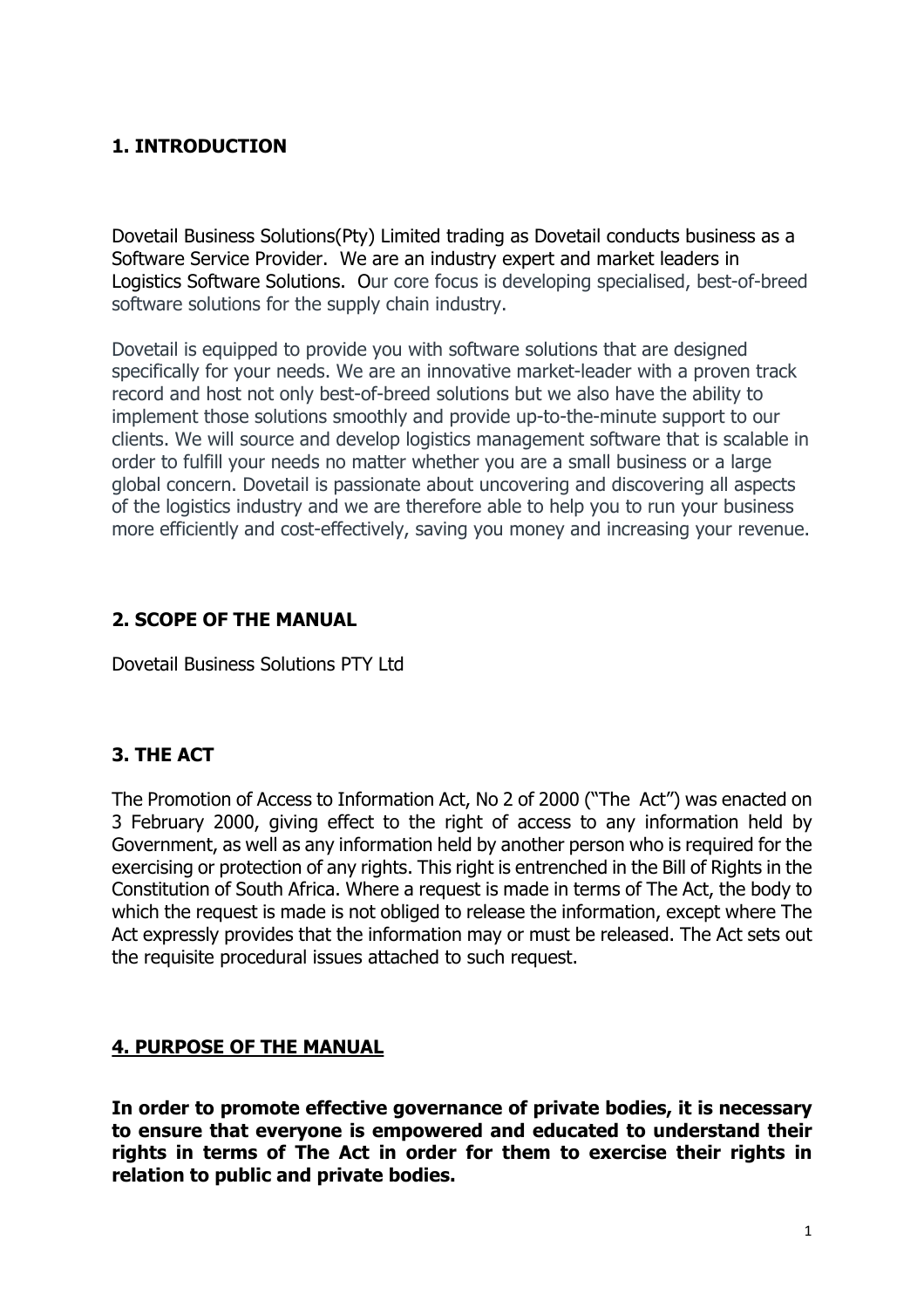Section 9 of The Act, however, recognizes that such right to access to information cannot be unlimited and should be subject to justifiable limitations, including, but not limited to:

- Limitations aimed at the reasonable protection of privacy;
- Commercial confidentiality; and
- Effective, efficient and good governance

And in a manner that balances that right with any other rights, including such rights contained in the Bill of Rights in the Constitution.

Wherever reference is made to "Private Body" in this manual, it will refer to Dovetail Business Solutions Pty Ltd and all its entities for whom this manual is drafted.

## <span id="page-3-0"></span>**5.1 CONTACT DETAILS:**

Information Officer: Gertruida Muller (General Manager)

Postal Address: PO Box 98598 Sloane Park 2152

Physical Address: 75 Malibongwe Drive Linden Ext. 2194 Johannesburg

Telephone No:

#### 011 540 9300

This Manual has been prepared in respect of the South African entities that are listed below –

E-mail: info@dovetail.co.za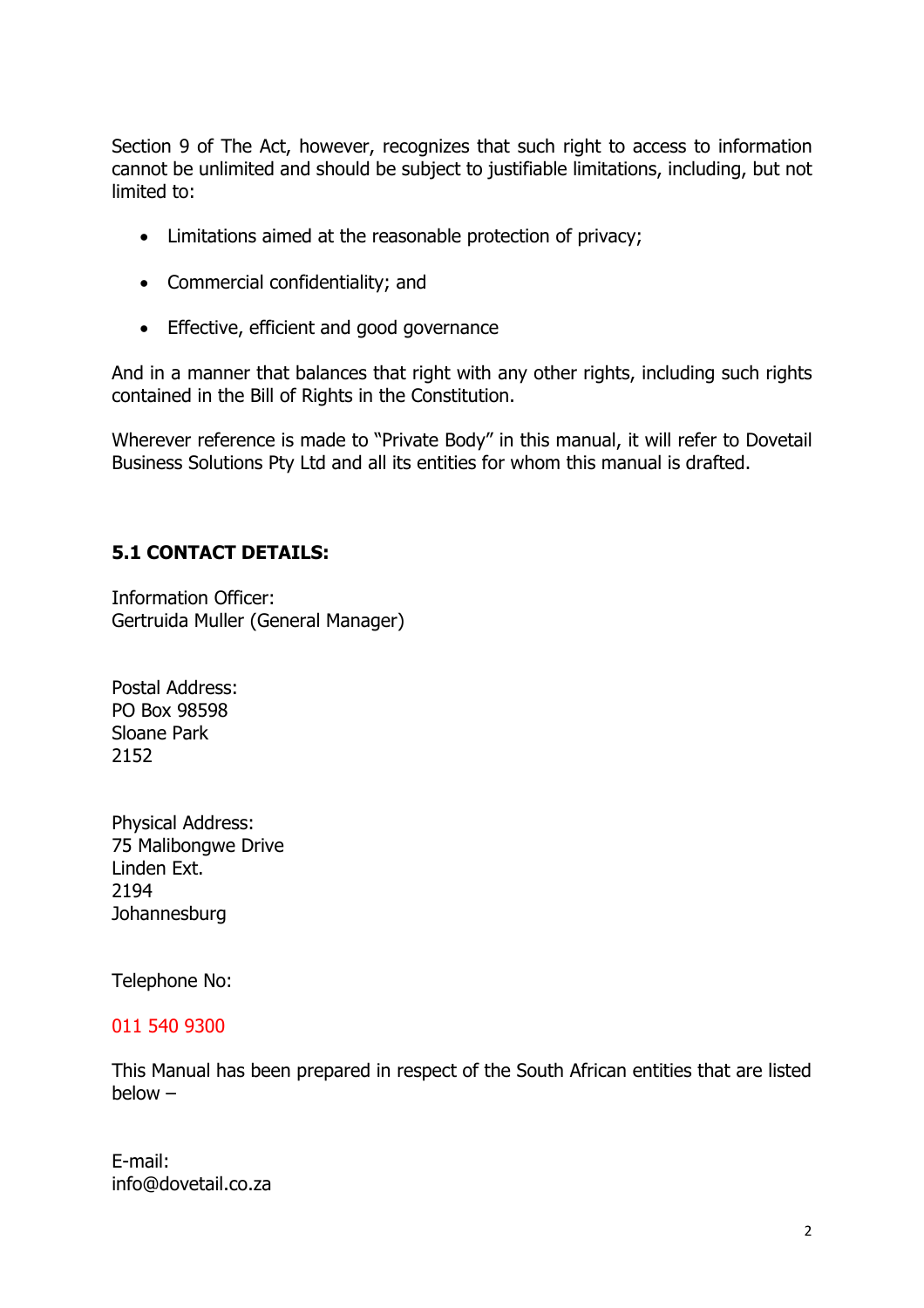#### <span id="page-4-0"></span>**5.2 GENERAL INFORMATION:**

Name of **Private Body: Dovetail Business Solutions Pty Ltd**

Registration No: 1997/013585/07

Postal Address: PO Box 98598 Sloane Park 2152

Physical Address (or principal place of business): 75 Malibongwe Drive Linden Ext. 2194 **Johannesburg** 

Telephone No:

#### 011 540 9300

This Manual has been prepared in respect of the South African entities that are listed below –

E-mail: info@dovetail.co.za

Website: www.dovetail.co.za

#### <span id="page-4-1"></span>**6. SOUTH AFRICAN HUMAN RIGHTS COMMISSION GUIDE**

The South African Human Rights Commission had compiled the guide contemplated in Section 10 of **The Act.** It contains such information as may reasonably be required by a person who wishes to exercise any right contemplated in **The Act**. The Guide is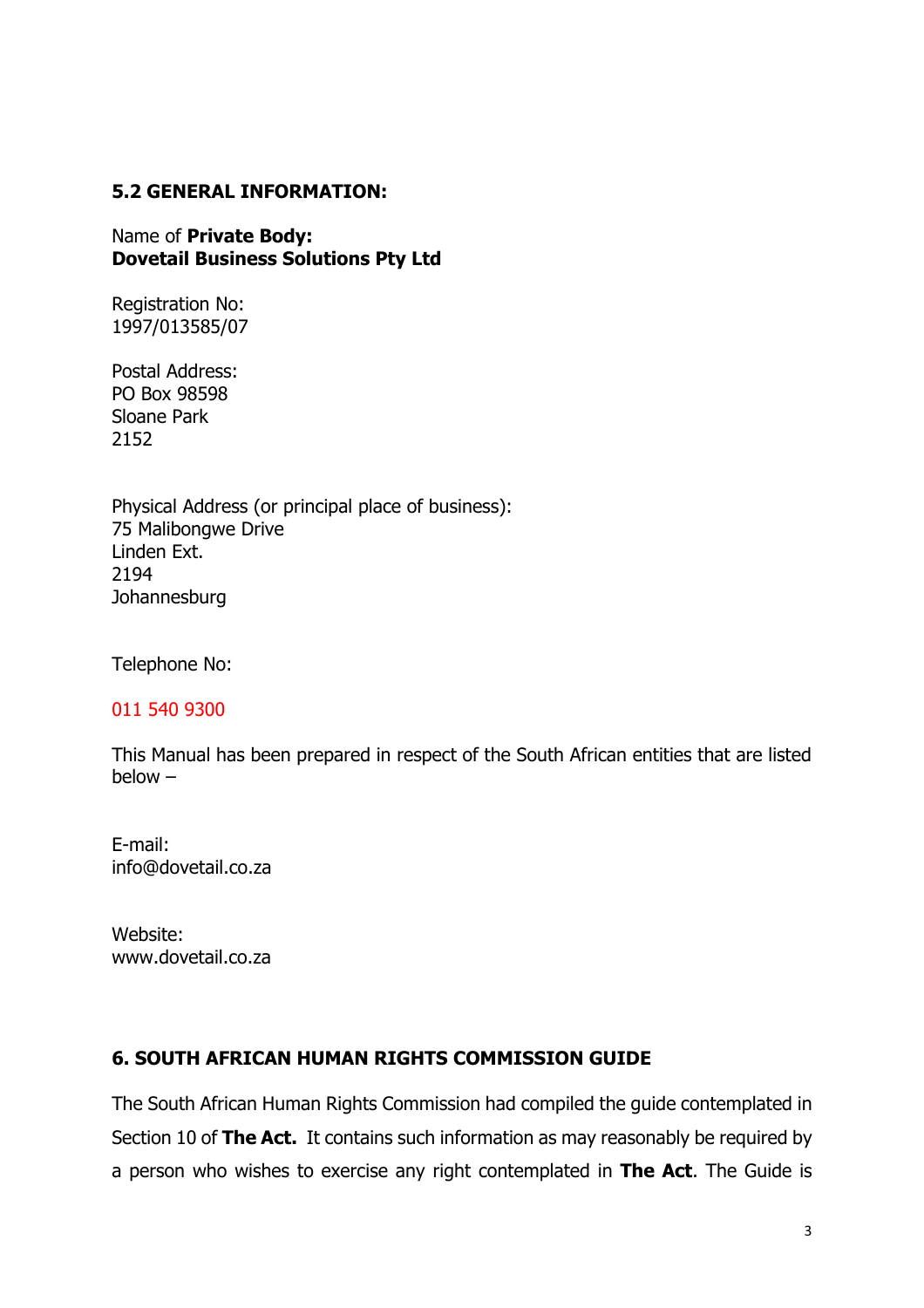available for inspection, inter alia at 29 Princess of Wales Terrace, cnr York and St Andrews Street. Any enquiries regarding this guide should be directed to:

The South African HUMAN RIGHTS COMMISSION, at PAIA Unit (RESEARCH AND DOCUMENTATION DEPARTMENT) Private Bag X2700, HOUGHTON, 2041 Telephone Number: (011) 484-8300 Facsimile Number: (011) 484-1360 Website: www.sahrc.org.za; E-mail Address: [PAIA@sahrc.org.za](mailto:PAIA@sahrc.org.za)

## <span id="page-5-0"></span>**7. RECORDS AUTOMATICALLY AVAILABLE TO THE PUBLIC**

A section 52(2) notice regarding the categories of records, which are available without a person having to request access in terms of the Act, has to date not been published.

## <span id="page-5-1"></span>**8. RECORDS OF THE PRIVATE BODY**

This clause serves as a reference to the records that the **Private Body** holds in order to facilitate a request in terms of **The Act.**

The information is classified and grouped according to records relating to the following subject and categories: It is recorded that the accessibility of the documents listed herein below, may be subject to the grounds of refusal set out hereinafter.

## General

- VAT Records
- Tax Records
- PAYE Records
- UIF Records
- SDL Records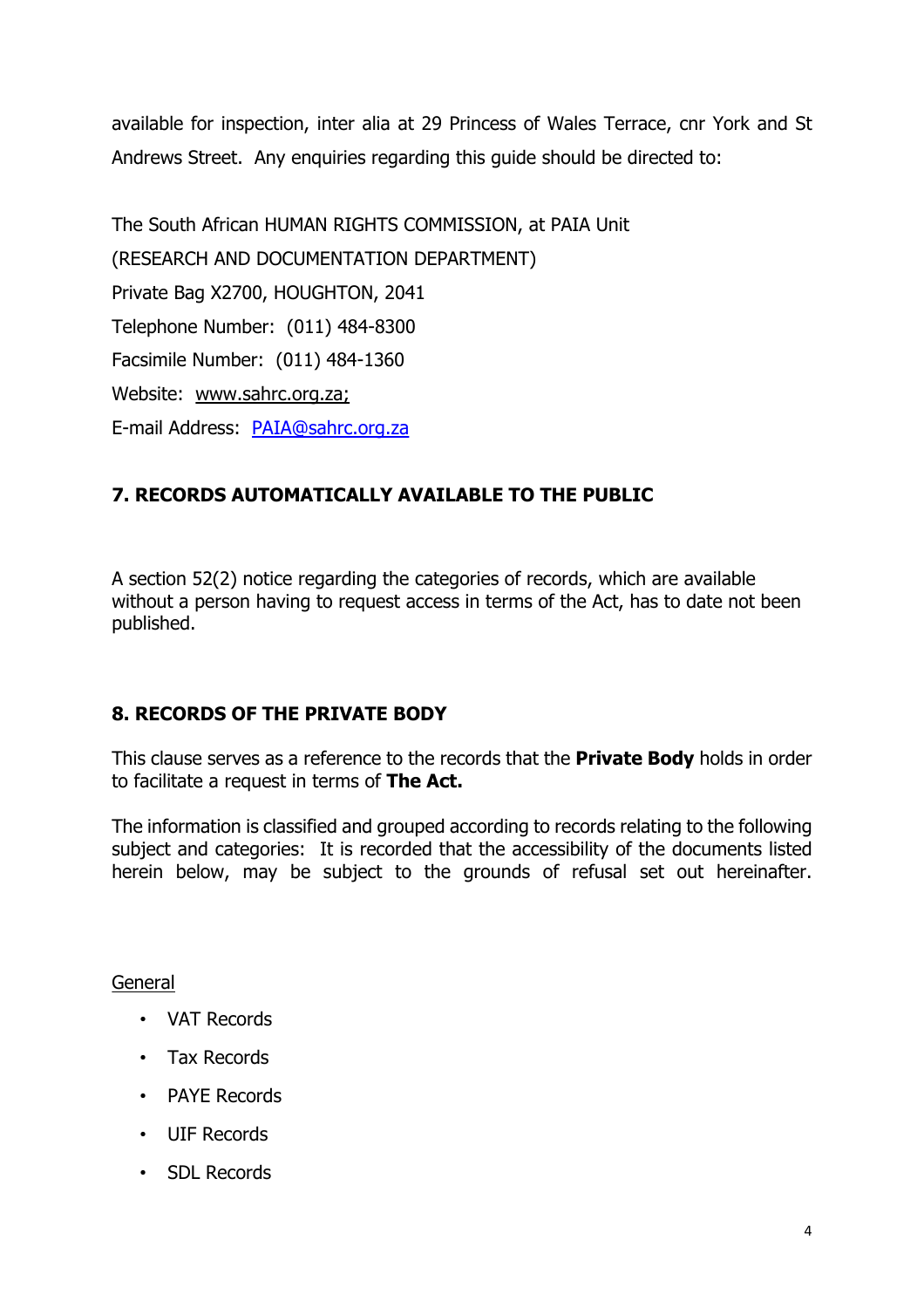- Management Accounts and Audited Financial Statements
- Asset Inventors
- Asset Register

#### **Operating system**

- Invoice
- Weekly / monthly / quarterly / annual statement
- Debit note
- Credit note

#### **Operational Documents and Records**

- Promotional material
- Marketing call reports
- Written policies regarding business plan / activities
- Written service specification
- Product / service manuals
- Work instruction manuals
- Customer database
- Customer application forms
- Payment in respect of goods / services based on C.O.D. / 30day and longer
- Sales records
- Company profile

## <span id="page-6-0"></span>**9. RECORDS REQUIRED IN TERMS OF LEGISLATION**

Records are kept in accordance with legislation applicable to Dovetail Business Solutions Pty Ltd, which includes but is not limited to, the following –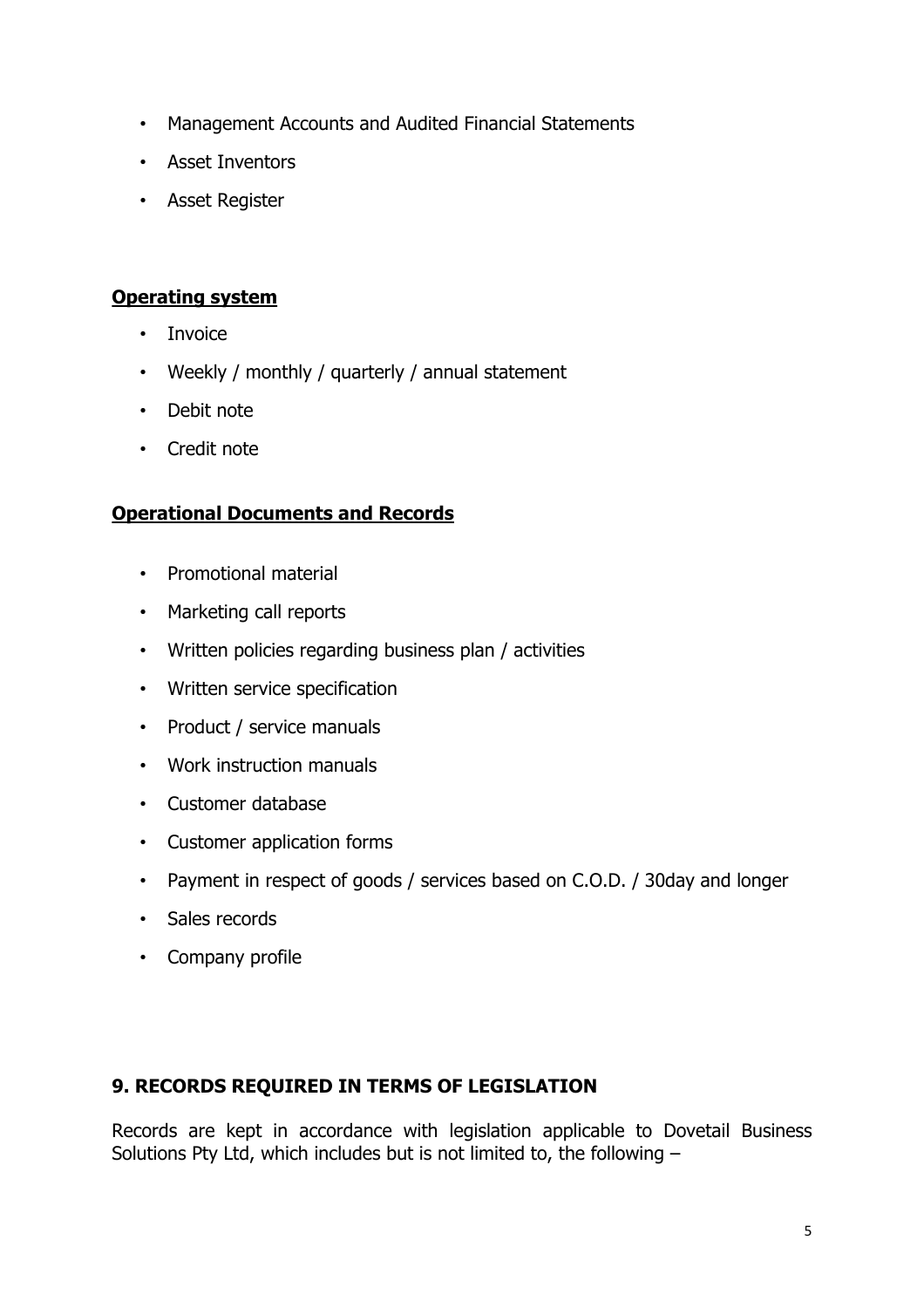- Labour Relations Act, 66 of 1995
- Employment Equity Act, 55 of 1998
- Electronic Communications and Transactions Act 36 of 2005
- Basic Conditions of Employment Act, 75 of 1997
- Broad Based Economic Empowerment Act, 53 of 2003
- Compensation for Occupational Injuries and Diseases Act,130 of 1993
- Constitution of the Republic of South Africa, 108 of 1996
- Companies Act, 61 of 1973
- Unemployment Insurance Act, 63 of 2001
- Consumer Protection Act, 68 of 2008
- Value Added Tax Act, 89 of 1991
- Skills Development Act, 9 of 1997
- Skills Development Levy Act, No. 9 of 1999
- Income Tax Act, 58 of 1962
- Protection of Personal Information Act, 4 of 2013
- Intellectual Property Laws Amendment Act Act, 38 of 1997
- Trademarks Act Act, 194 of 1993

Reference to the above-mentioned legislation shall include subsequent amendments and secondary legislation to such legislation.

## <span id="page-7-0"></span>**10. RECORDS HELD IN RESPECT OF 3 RD PARTY (IES)**

Records held by the Private Body pertaining to other parties, including without limitation:

- financial records
- correspondence
- contractual and transactional records
- information received via the Dovetail Website contact sheet

#### <span id="page-7-1"></span>**11. REQUEST PROCEDURE FOR OBTAINING INFORMATION**

#### **Access to records held by the PRIVATE BODY**

Records held by the **Private Body** may be accessed by request only once the prerequisites for access have been met.

The requester must fulfil the prerequisites for access in terms of **The Act,** including the payment of a requested access fee.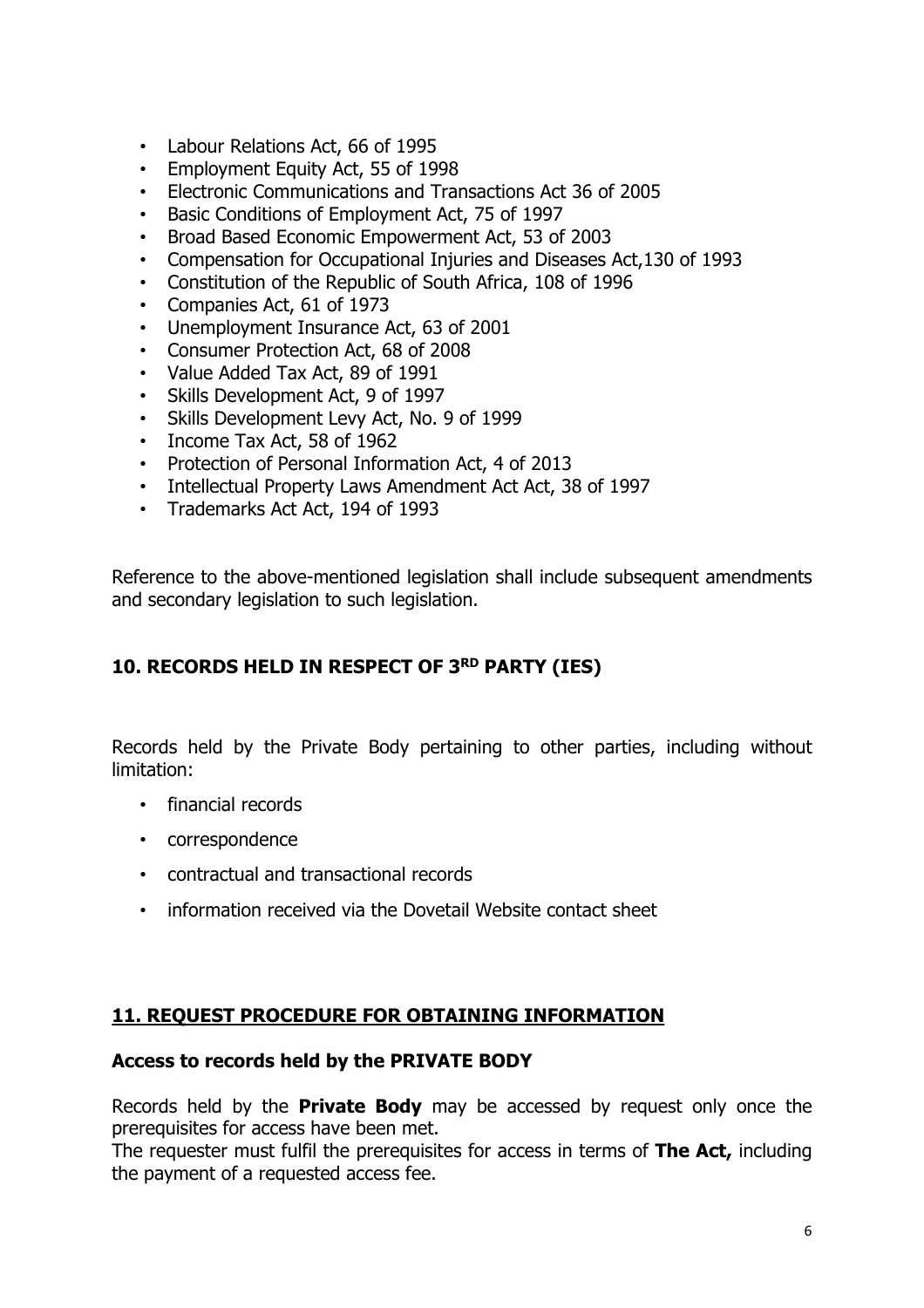The requester must comply with all the procedural requirements contained in **The Act** relating to the request for access to a record.

The requester must complete the prescribed form C and submit same as well as payment of a request fee and a deposit, if applicable, to the Information Officer at the postal or physical address, fax number or electronic mail address as stated herein.

The prescribed form must be filled in with enough particulars to at least enable the Information Officer to identify –

- The record or records requested;
- The identity of the requester,
- Which form of access is required, if the request is granted;
- The postal address or fax number or email address of the requester.

The requester must state that he/she requires the information in order to exercise or protect a right, and clearly state what the nature of the right to be exercised or protected is. In addition, the requester must clearly specify why the record is necessary to exercise or protect such a right.

The **Private Body** will process the request within 30 days, unless the requester has stated a special reason that would satisfy the Information Officer that circumstances dictate that the above time periods are not complied with.

The requester shall be informed whether access has been granted or denied. If, in addition, the requester requires the reason for the decision in any other manner, he / she must state the manner and the particulars so required.

If a request is made on behalf of another person, then the requester must submit proof of the capacity in which the requesters making the request, to the reasonable satisfaction of the Information Officer.

If an individual is unable to complete the prescribed form because of illiteracy or disability, such a person may make the request orally.

The requester must pay the prescribed fee before any further processing can take place.

## <span id="page-8-0"></span>**12. FEES**

**The Act** provides for two types of fees, namely:

- A request fee, which will be a standard fee; and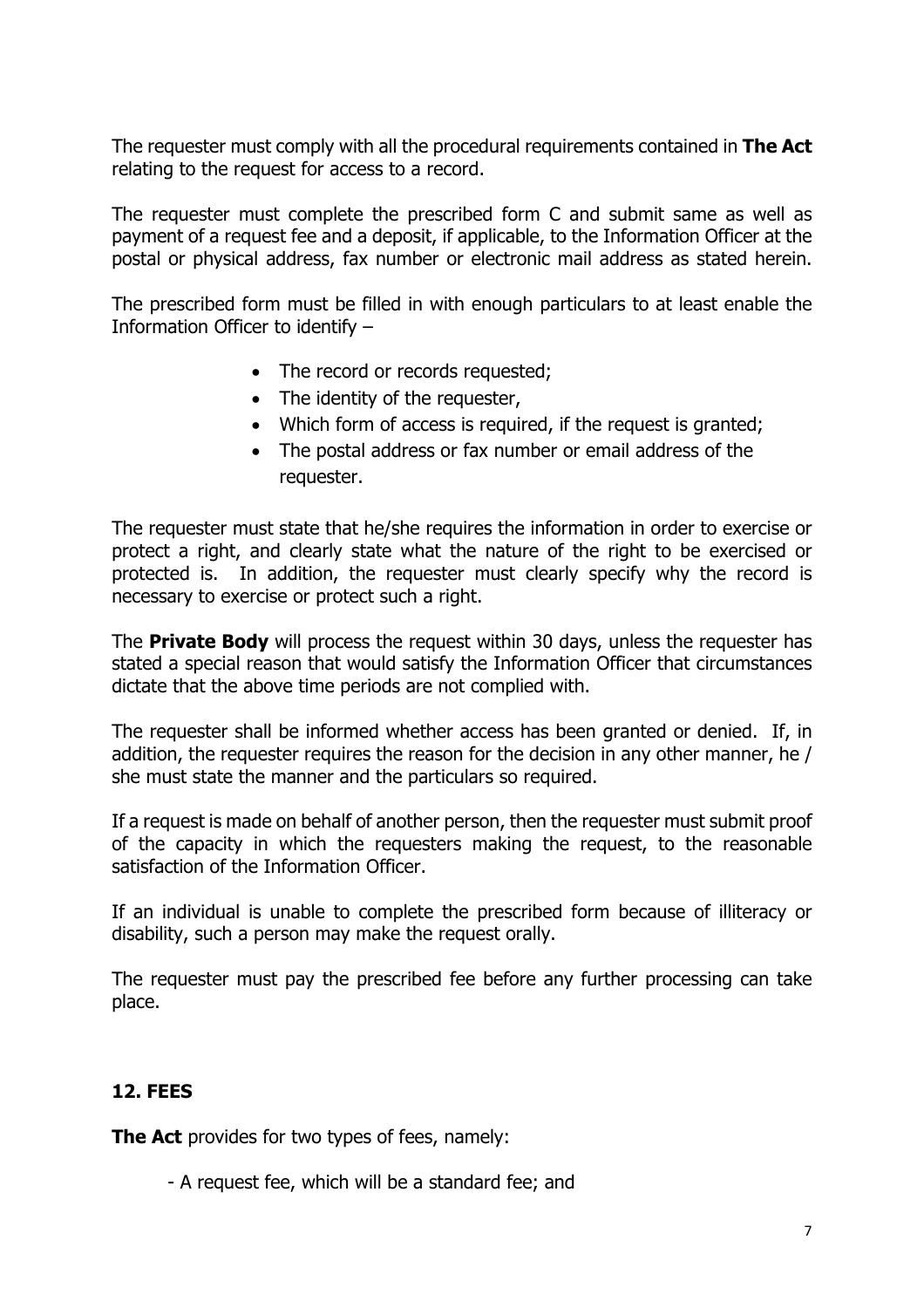- An access fee, which must be calculated by taking into account reproduction costs, search and preparation time and cost, as well as postal costs.

When the Information Officer receives the request, such Officer shall by notice require the requester, other than a personal requester, to pay the prescribed request fee (if any), before any further processing of the request.

If the search for the record has been made in the preparation of the record for disclosure, including arrangements to make it available in the requested form, and it requires more than the hours prescribed in the regulation for this purpose, the Information Officer shall notify the requester to pay as a deposit the prescribed portion of the access fee which would be payable if the request is granted.

The Information Officer shall withhold a record until the requester has paid the Fees as indicated in **Appendix 2.**

A requester, whose request for access to a record has been granted, must pay an access fee for reproduction and for search and preparation, and for any time reasonably required in excess of the prescribed hours to search for and prepare the record for disclosure, including making arrangements to make it available in the requested form.

If a deposit has been paid in respect of a request for access, which is refused, then the Information Officer concerned must repay the deposit to the requester.

## <span id="page-9-0"></span>**13. GROUNDS FOR REFUSAL OF ACCESS TO INFORMATION**

The main grounds for the **Private Body** to refuse a request for information relates to the:

Mandatory protection of the privacy of a third party that is a natural person that would involve the unreasonable disclosure of personal information of that natural person;

Mandatory protection of the commercial information of a third party, if the record contains:

- Trade secrets of that third party;
- Financial, commercial, scientific or technical information, disclosure of which could likely cause harm to the financial or commercial interests of that third party;
	- Information disclosed in confidence by a third party to the Private Body, if the disclosure could put that third party at a disadvantage in negotiations or commercial competition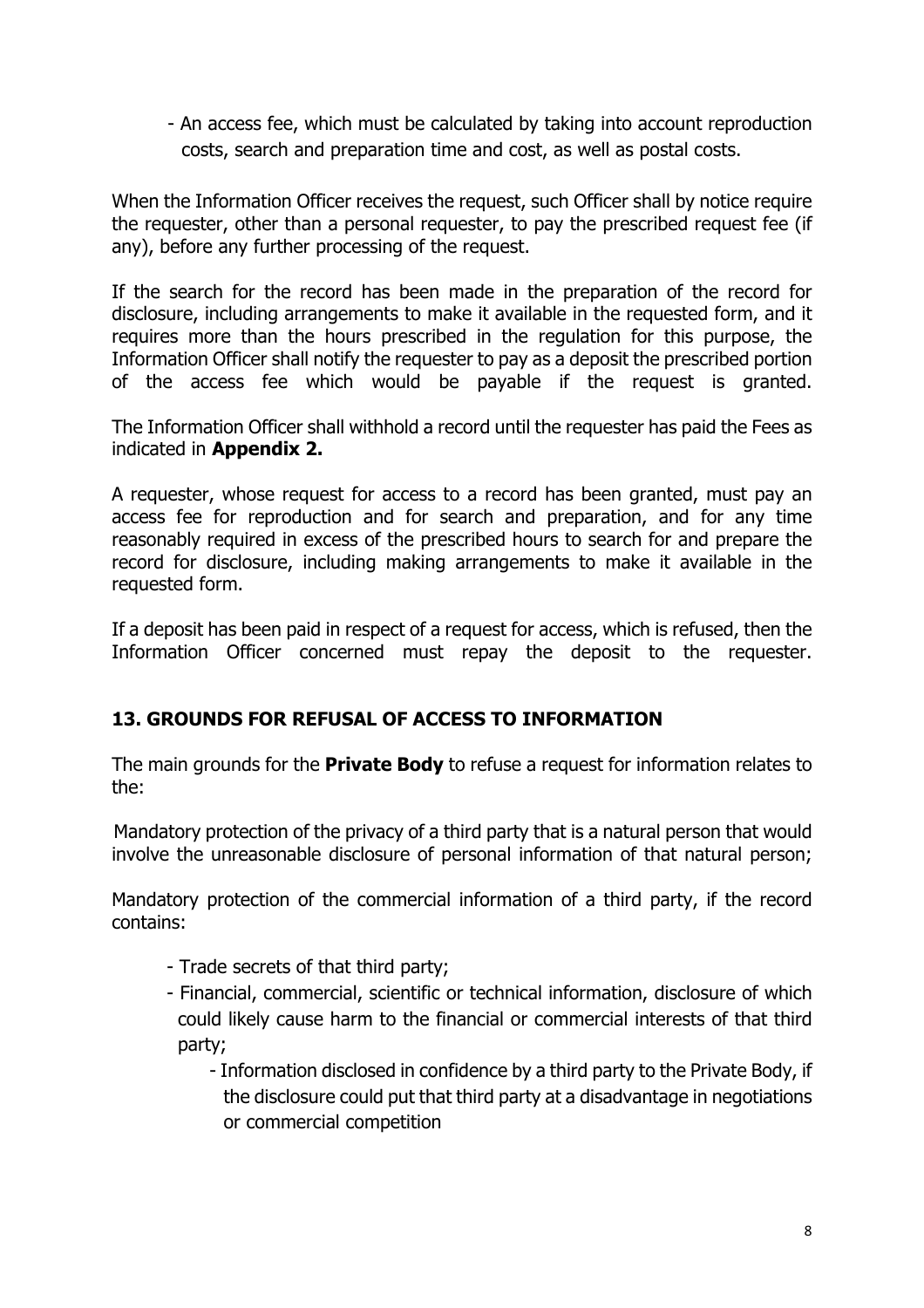Mandatory protection of confidential information of third parties if it is protected in terms of any agreement;

Mandatory protection of confidential information of the protection of property; Mandatory protection of records that would be regarded as privileged in legal proceedings;

The commercial activities of the **Private Body,** which may include:

- Trade secrets of the **Private Body;**
- Financial, commercial, scientific or technical information, disclosure which could likely cause harm to the financial or commercial interest of the **Private Body;**
- Information which, if disclosed could put the **Private Body** at a disadvantage in negotiations or commercial competition;
- A computer program, owned by the **Private Body,** and protected by copyright.

The research information of the **Private Body** or a third party, if its disclosure would reveal the identity or the **Private Body,** the researcher or the subject matter of the research and would place the research at a serious disadvantage;

Requests for information that are clearly frivolous or vexatious, or which would involve an unreasonable diversion of resources shall be refused.

## <span id="page-10-0"></span>**14. REMEDIES AVAILABLE IN THE EVENT OF REFUSAL OF REQUEST FOR INFORMATION**

#### **Internal remedies**

The **Private Body** does not have an internal appeal procedure. As such, the decision made by the Information Officer is final, and requesters will have to exercise such external remedies at their disposal if the request for information is refused, and the requester is not satisfied with the answer supplied by the Information Officer.

#### **External remedies**

A requester who is dissatisfied with an information officer's refusal to disclose information, may within 30 days of notification of the decision, apply to a Court for relief.

Likewise, a third party dissatisfied with an Information Officer's decision to grant a request for information, may within 30 days of notification of the decision, apply to a Court for relief. A Court for relief, is a Court of Law as referred to in The Act or any other Court of similar status.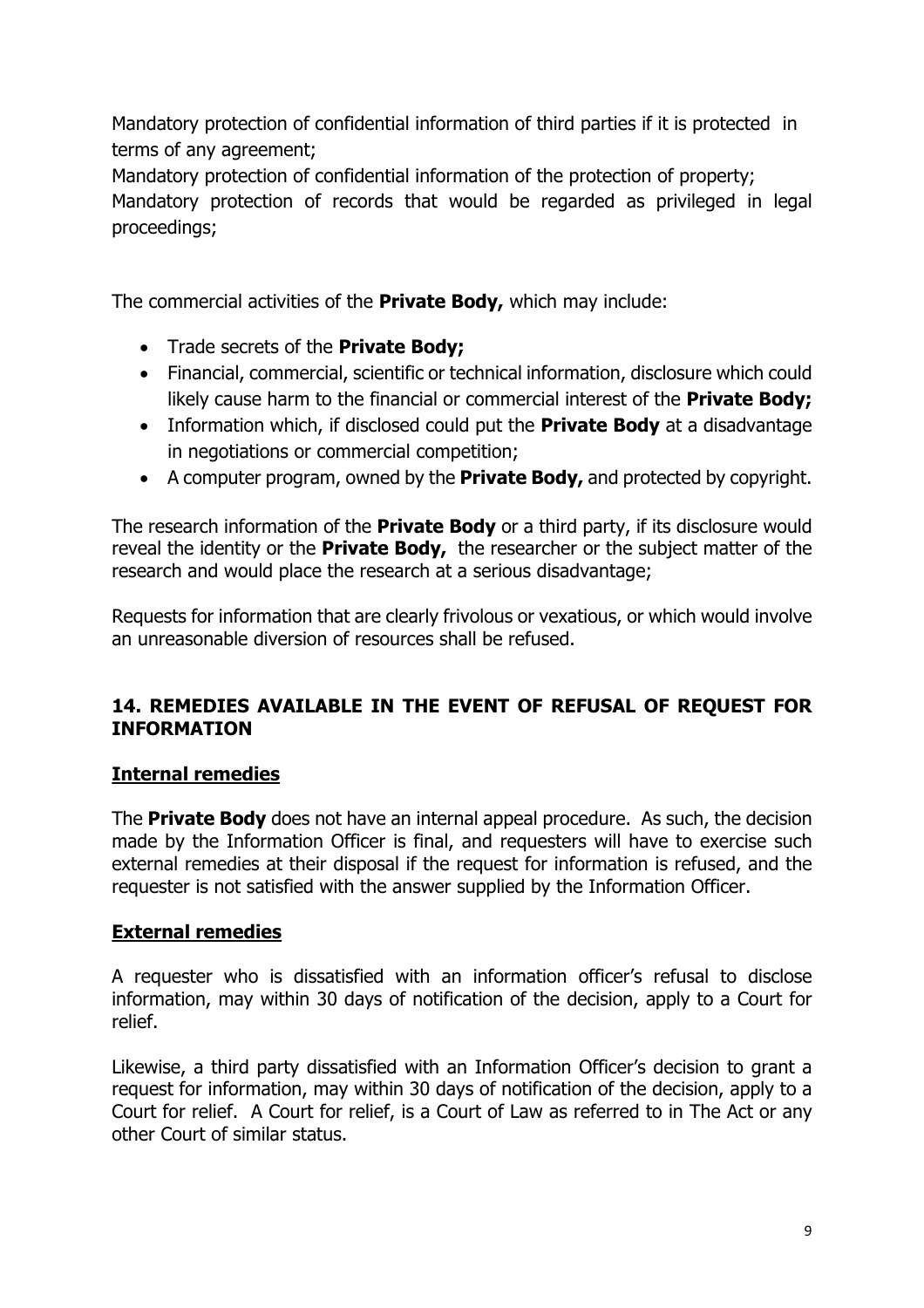#### <span id="page-11-0"></span>**15. DECISION**

The **Private Body** will within 30 days of receipt of the request, decide whether to grant or decline the request and give notice with reasons (if required) to that effect.

The 30 day period within which the **Private Body** has to decide whether to grant or refuse the request, may be extended for further period of not more than thirty days if the request is for a large amount of information, or the request requires a search for information held at another office of the **Private Body** and the information cannot reasonably be obtained within the original 30 day period. The **Private Body** will notify the requester in writing should an extension be sought.

**APPENDIX - 1**

#### <span id="page-11-1"></span>**PRESCRIBED FORM TO BE COMPLETED BY A REQUESTER**

#### **FORM C**

#### **REQUEST FOR ACCESS TO RECORDS OF** *PRIVATE BODY*

*(Section 53(1) of the Promotion of Access to Information Act, No 2 of 2000)*

#### **(Regulation 4)**

#### **A. Particulars of** *Private Body*

The Head:

#### **B. Particulars of person requesting access to the record**

- *a) The particulars of the person who requests access to the records must be recorded below.*
- *b) Furnish an address and/or fax number in the Republic to which information must be sent.*
- *c) Proof of the capacity in which the request is made, if applicable, must be attached.*
- *d) Reason for request in writing.*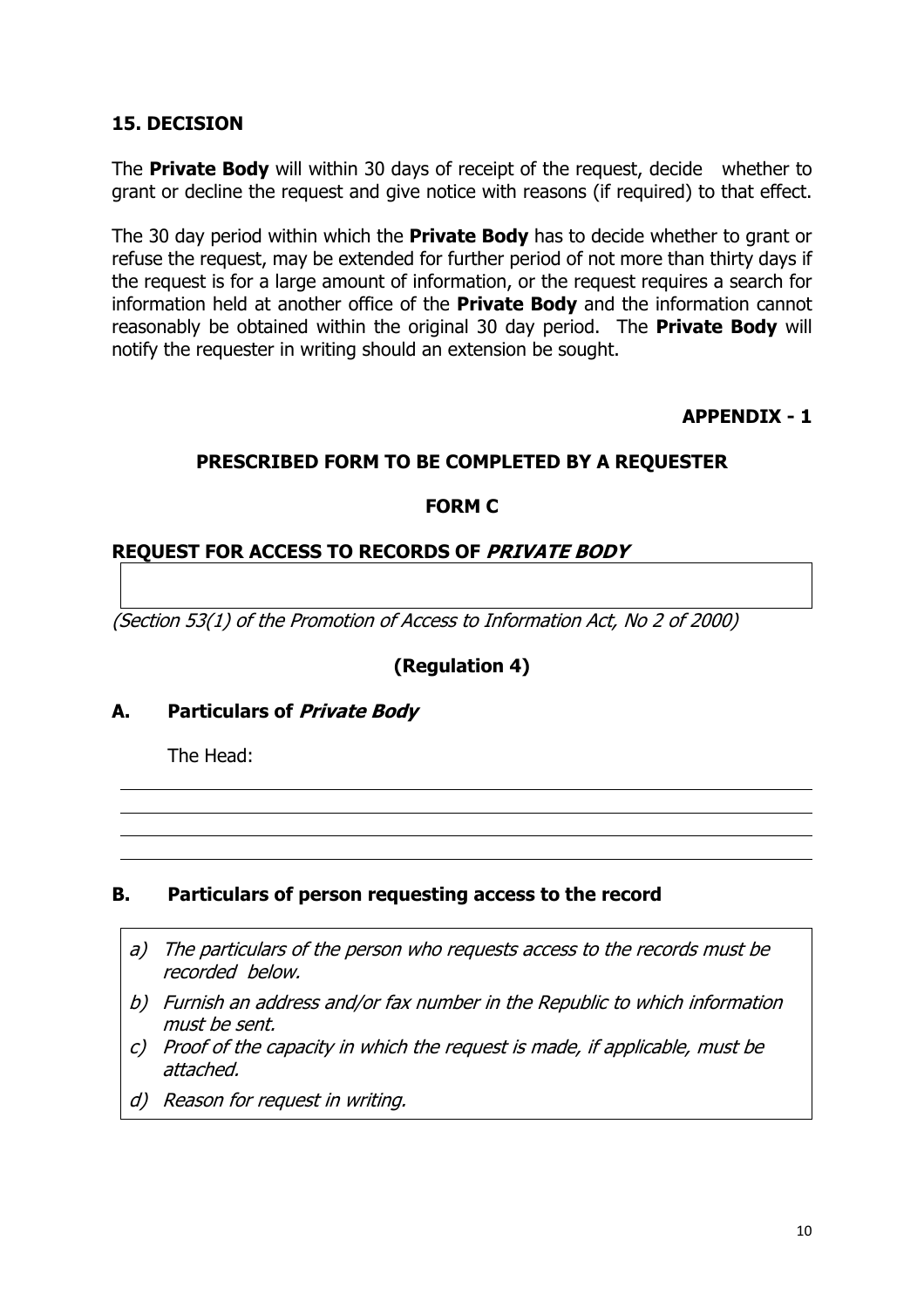| Postal Address:                     |  |
|-------------------------------------|--|
| Telephone Number:                   |  |
| Fax Number: _______________________ |  |
| E-mail address:                     |  |
|                                     |  |

Capacity in which request is made, if made on behalf of another person:

## **C. Particulars of person on whose behalf request is made:**

*This section must be completed only if <sup>a</sup> request for information is made on behalf of another person.*

\_\_\_\_\_\_\_\_\_\_\_\_\_\_\_\_\_\_\_\_\_\_\_\_\_\_\_\_\_\_\_\_\_\_\_\_\_\_\_\_\_\_\_\_\_\_\_\_\_\_\_\_\_\_\_\_\_\_\_\_\_\_\_

\_\_\_\_\_\_\_\_\_\_\_\_\_\_\_\_\_\_\_\_\_\_\_\_\_\_\_\_\_\_\_\_\_\_\_\_\_\_\_\_\_\_\_\_\_\_\_\_\_\_\_\_\_\_\_\_\_\_\_\_\_\_\_

Full Names:

Surname:

Identity Number:  $\blacksquare$ 

## **D. Particulars of record:**

- *a) Provide full particulars of the record to which access is requested, including the reference number if it is known to you, to enable the record to be located.*
- *b) If the provided space is inadequate please continue on <sup>a</sup> separate folio and attach it to this form. The requester must sign all the additional folios.*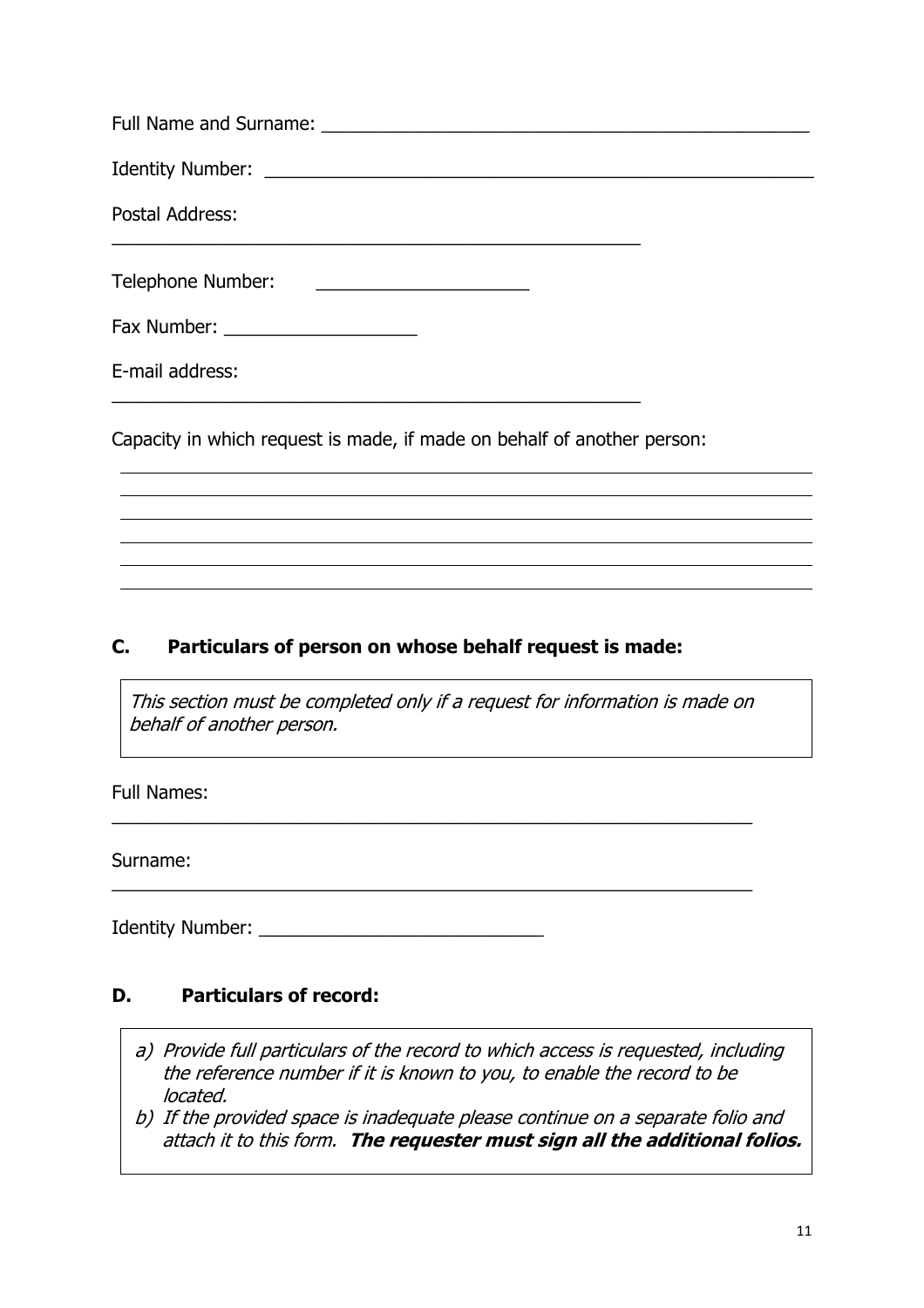Description of the record or relevant part of the record:

\_\_\_\_\_\_\_\_\_\_\_\_\_\_\_\_\_\_\_\_\_\_\_\_\_\_\_\_\_\_\_\_\_\_\_\_\_\_\_\_\_

Reference number, if available:

Any further particulars of the record:

**\_**

#### **E. Fees:**

*a) A request for access to <sup>a</sup> record containing personal information about you will be processed only after <sup>a</sup> request fee has been paid.*

 $\overline{a_1}$  ,  $\overline{a_2}$  ,  $\overline{a_3}$  ,  $\overline{a_4}$  ,  $\overline{a_5}$  ,  $\overline{a_6}$  ,  $\overline{a_7}$  ,  $\overline{a_8}$  ,  $\overline{a_9}$  ,  $\overline{a_9}$  ,  $\overline{a_1}$  ,  $\overline{a_2}$  ,  $\overline{a_3}$  ,  $\overline{a_4}$  ,  $\overline{a_5}$  ,  $\overline{a_7}$  ,  $\overline{a_8}$  ,

 $\overline{a_1}$  ,  $\overline{a_2}$  ,  $\overline{a_3}$  ,  $\overline{a_4}$  ,  $\overline{a_5}$  ,  $\overline{a_6}$  ,  $\overline{a_7}$  ,  $\overline{a_8}$  ,  $\overline{a_9}$  ,  $\overline{a_9}$  ,  $\overline{a_1}$  ,  $\overline{a_2}$  ,  $\overline{a_3}$  ,  $\overline{a_4}$  ,  $\overline{a_5}$  ,  $\overline{a_7}$  ,  $\overline{a_8}$  ,

**\_\_\_\_\_\_\_\_\_\_\_\_\_\_\_\_\_\_\_\_\_\_\_\_\_\_\_\_\_\_\_\_\_\_\_\_\_\_\_\_\_\_\_\_\_\_\_\_\_\_\_\_\_\_\_\_\_\_**

- *b) You will be notified of the amount of the request fee.*
- *c) The fee payable for access to <sup>a</sup> record depends on the form in which the access is required and the reasonable time required to searching for and preparing <sup>a</sup> record.*
- *d) If you qualify for exemption from the payment of any fee, please state the reason for this.*

Reason for exemption from payment of the fee:

## **F. Form of access to the record:**

*If you are prevented by <sup>a</sup> disability to read, view or listen to the record in the form of access provided for in 1 to 4 hereunder, state your disability and indicate in which form the record is required.*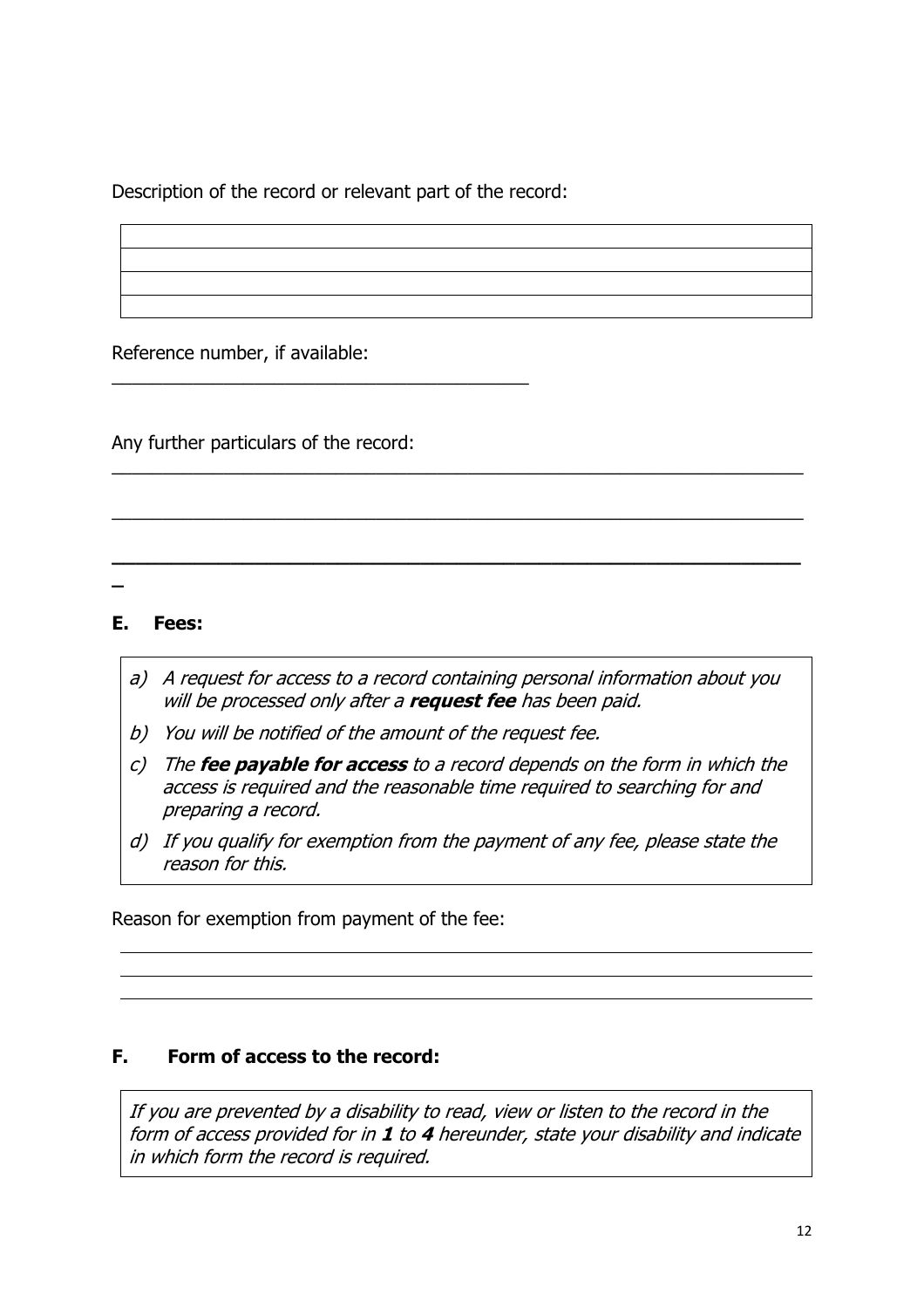| Disability: | Form in which record is required: |
|-------------|-----------------------------------|
|             |                                   |
|             |                                   |

Mark the appropriate box with an "X"

NOTES:

- *a) Your indication as to the required form of access depends on the form in which the record is available.*
- *b) Access in the form requested may be refused in certain circumstances. In such <sup>a</sup> case you will be informed if access will be granted in another form.*
- *c) The fee payable for access to the record, if any, will be determined partly by the form in which access is requested.*

## *1. If the record is in written or printed form:*

*Copy of record \**

## *2. If the record consists of visual images:*

*(This includes photographs, slides, video recordings, computer generated images, sketches, etc.)*

*Inspector*

|  | <i>View the</i><br><i><b>Images</b></i> |  | Copy the<br><i>images</i> |  | Transcription of the images* |
|--|-----------------------------------------|--|---------------------------|--|------------------------------|
|--|-----------------------------------------|--|---------------------------|--|------------------------------|

## *3. If the record consists of recorded words or information which can be reproduced in sound:*

| Listen to the soundtrack<br>(Audio Cassette) |  | Transcription of soundtrack*(written or<br>printed document) |
|----------------------------------------------|--|--------------------------------------------------------------|
|----------------------------------------------|--|--------------------------------------------------------------|

#### *4. If the record is held on computer or in an electronic or machinereadable form:*

| Printed copy of<br>record | Printed copy of<br>information<br>derived from the<br>record* | Copy in computer readable<br>form <sup>*</sup> (stiffy or compact disc) |
|---------------------------|---------------------------------------------------------------|-------------------------------------------------------------------------|
|---------------------------|---------------------------------------------------------------|-------------------------------------------------------------------------|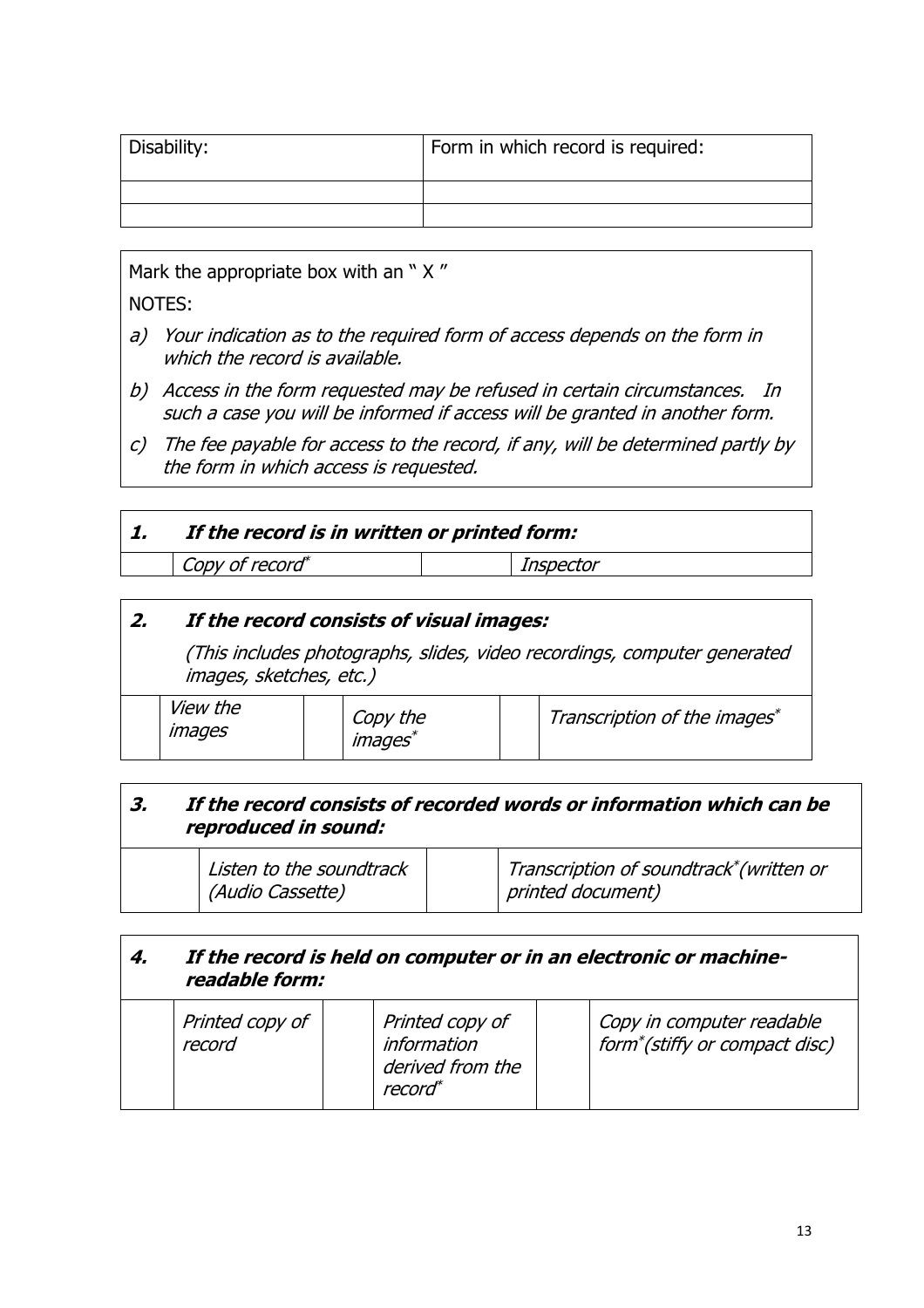| *If you requested a copy or transcription of a record              | Yes | No |
|--------------------------------------------------------------------|-----|----|
| $\mid$ (above), do you want the copy or transcription to be posted |     |    |
| $\mid$ to vou?                                                     |     |    |

#### **G. Particulars of right to be exercised or protected:**

*If the provided space is inadequate, please continue on <sup>a</sup> separate folio and attach it to this form The requester must sign all the additional folios.*

Indicate which right is to be exercised or protected:

\_\_\_\_\_\_\_\_\_\_\_\_\_\_\_\_\_\_\_\_\_\_

Explain why the requested record is required for the exercising or protection of the aforementioned right:

 $\overline{a_1}$  ,  $\overline{a_2}$  ,  $\overline{a_3}$  ,  $\overline{a_4}$  ,  $\overline{a_5}$  ,  $\overline{a_6}$  ,  $\overline{a_7}$  ,  $\overline{a_8}$  ,  $\overline{a_9}$  ,  $\overline{a_9}$  ,  $\overline{a_1}$  ,  $\overline{a_2}$  ,  $\overline{a_3}$  ,  $\overline{a_4}$  ,  $\overline{a_5}$  ,  $\overline{a_7}$  ,  $\overline{a_8}$  ,  $\overline{a_1}$  ,  $\overline{a_2}$  ,  $\overline{a_3}$  ,  $\overline{a_4}$  ,  $\overline{a_5}$  ,  $\overline{a_6}$  ,  $\overline{a_7}$  ,  $\overline{a_8}$  ,  $\overline{a_9}$  ,  $\overline{a_9}$  ,  $\overline{a_1}$  ,  $\overline{a_2}$  ,  $\overline{a_3}$  ,  $\overline{a_4}$  ,  $\overline{a_5}$  ,  $\overline{a_7}$  ,  $\overline{a_8}$  ,

 $\overline{a_1}$  ,  $\overline{a_2}$  ,  $\overline{a_3}$  ,  $\overline{a_4}$  ,  $\overline{a_5}$  ,  $\overline{a_6}$  ,  $\overline{a_7}$  ,  $\overline{a_8}$  ,  $\overline{a_9}$  ,  $\overline{a_9}$  ,  $\overline{a_1}$  ,  $\overline{a_2}$  ,  $\overline{a_3}$  ,  $\overline{a_4}$  ,  $\overline{a_5}$  ,  $\overline{a_7}$  ,  $\overline{a_8}$  ,  $\overline{a_1}$  ,  $\overline{a_2}$  ,  $\overline{a_3}$  ,  $\overline{a_4}$  ,  $\overline{a_5}$  ,  $\overline{a_6}$  ,  $\overline{a_7}$  ,  $\overline{a_8}$  ,  $\overline{a_9}$  ,  $\overline{a_9}$  ,  $\overline{a_1}$  ,  $\overline{a_2}$  ,  $\overline{a_3}$  ,  $\overline{a_4}$  ,  $\overline{a_5}$  ,  $\overline{a_7}$  ,  $\overline{a_8}$  ,

## **H. Notice of decision regarding request for access:**

*You will be notified in writing whether your request has been approved / denied. If you wish to be informed thereof in another manner, please specify the manner and provide the necessary particulars to enable compliance with your request.*

How would you prefer to be informed of the decision regarding your request for access to the record?

 $\overline{a_1}$  ,  $\overline{a_2}$  ,  $\overline{a_3}$  ,  $\overline{a_4}$  ,  $\overline{a_5}$  ,  $\overline{a_6}$  ,  $\overline{a_7}$  ,  $\overline{a_8}$  ,  $\overline{a_9}$  ,  $\overline{a_9}$  ,  $\overline{a_1}$  ,  $\overline{a_2}$  ,  $\overline{a_3}$  ,  $\overline{a_4}$  ,  $\overline{a_5}$  ,  $\overline{a_7}$  ,  $\overline{a_8}$  ,  $\overline{a_1}$  ,  $\overline{a_2}$  ,  $\overline{a_3}$  ,  $\overline{a_4}$  ,  $\overline{a_5}$  ,  $\overline{a_6}$  ,  $\overline{a_7}$  ,  $\overline{a_8}$  ,  $\overline{a_9}$  ,  $\overline{a_9}$  ,  $\overline{a_1}$  ,  $\overline{a_2}$  ,  $\overline{a_3}$  ,  $\overline{a_4}$  ,  $\overline{a_5}$  ,  $\overline{a_7}$  ,  $\overline{a_8}$  ,

Signed at \_\_\_\_\_\_\_\_\_\_\_\_\_\_\_\_ this\_\_\_\_\_\_\_\_day of \_\_\_\_\_\_\_\_\_\_\_\_\_\_\_\_\_\_\_\_\_200\_\_\_\_\_\_

------------------------------------------------------ **SIGNATURE OF REQUESTER/PERSON ON WHO'S BEHALF REQUEST IS MADE**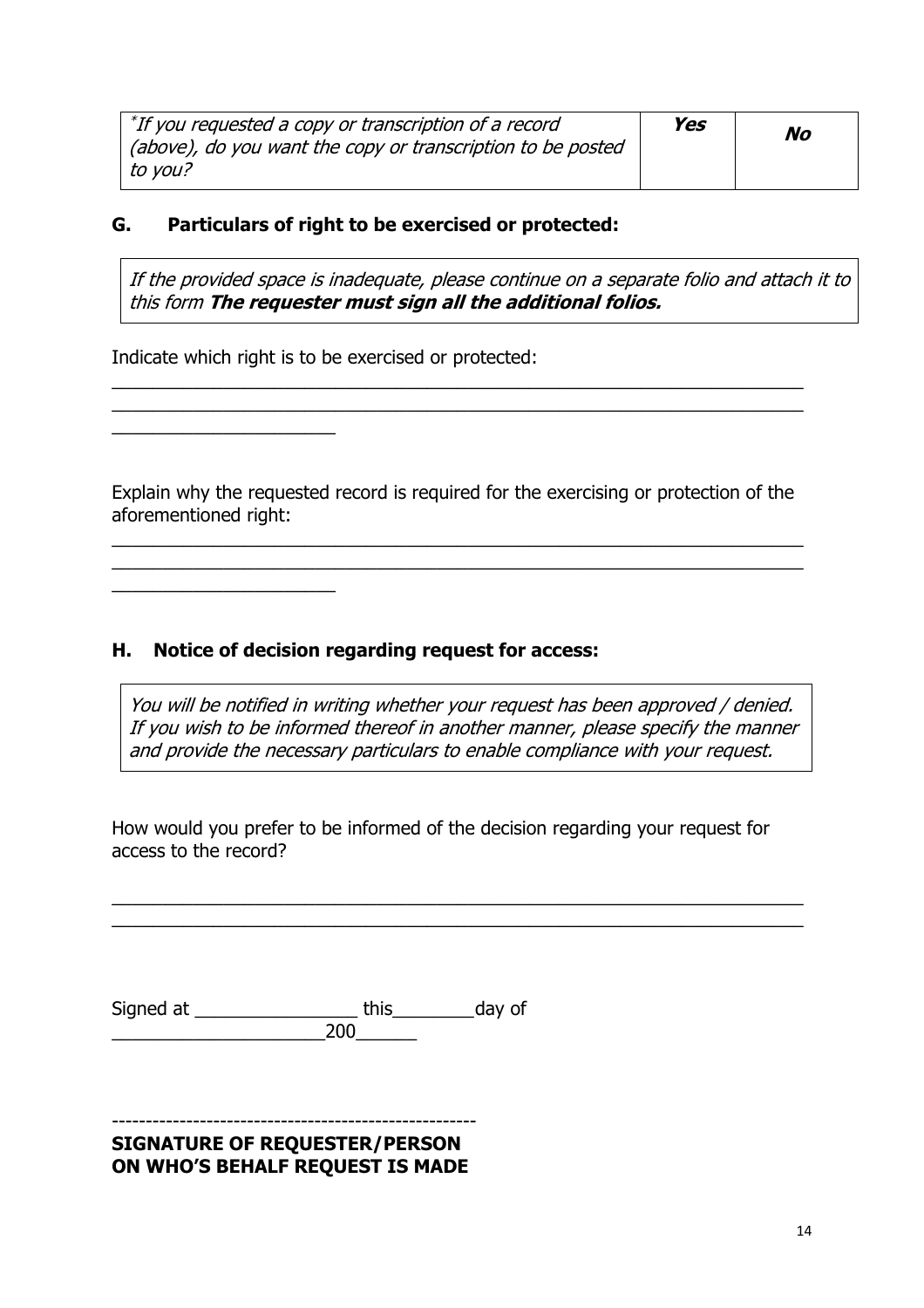#### **APPENDIX - 2**

#### <span id="page-16-0"></span>**REPRODUCTION FEES**

Where the requested document appears in the appendix 1, i.e. the *Private Body* has voluntarily provided the Minister with a list of categories of records that will automatically be made available to any person requesting access thereto, the only charge that may be levied for obtaining such records, shall be a fee for reproduction of the record in question.

#### **THE APPLICABLE FEES FOR REPRODUCTION AS REFERED TO ABOVE ARE:**

| ∗      | For every photocopy of an A4-size page or part thereof                                                                 | R 1-10    |  |
|--------|------------------------------------------------------------------------------------------------------------------------|-----------|--|
| $\ast$ | For every printed copy of an A4-size page or part thereof<br>held on a computer or in electronic machine readable form | R 0-75    |  |
| $\ast$ | For a copy in a computer-readable form on:<br>A stiffy disc                                                            | R 7 - 50  |  |
|        | Compact disc<br>$\qquad \qquad \blacksquare$                                                                           | R 70 - 00 |  |
| $\ast$ | A transcription of visual images, for an A4-size page or<br>part thereof                                               | R 40 - 00 |  |
| $\ast$ | For a copy of visual images                                                                                            | R 60 - 00 |  |
| $\ast$ | A transcription of an audio record, for an A4-size page<br>or part thereof                                             | R 20 - 00 |  |
| $\ast$ | For a copy of an audio record                                                                                          | R 30 - 00 |  |
|        |                                                                                                                        |           |  |

#### **Request fees:**

Where a requester submits a request for access to information held by a **Private Body** or a person other than the requester him - / herself, a request fee in the amount of **R50-00** is payable up-front before the **Private Body will** further process the request received.

#### **THE APPLICABLE FEES FOR ACCESS**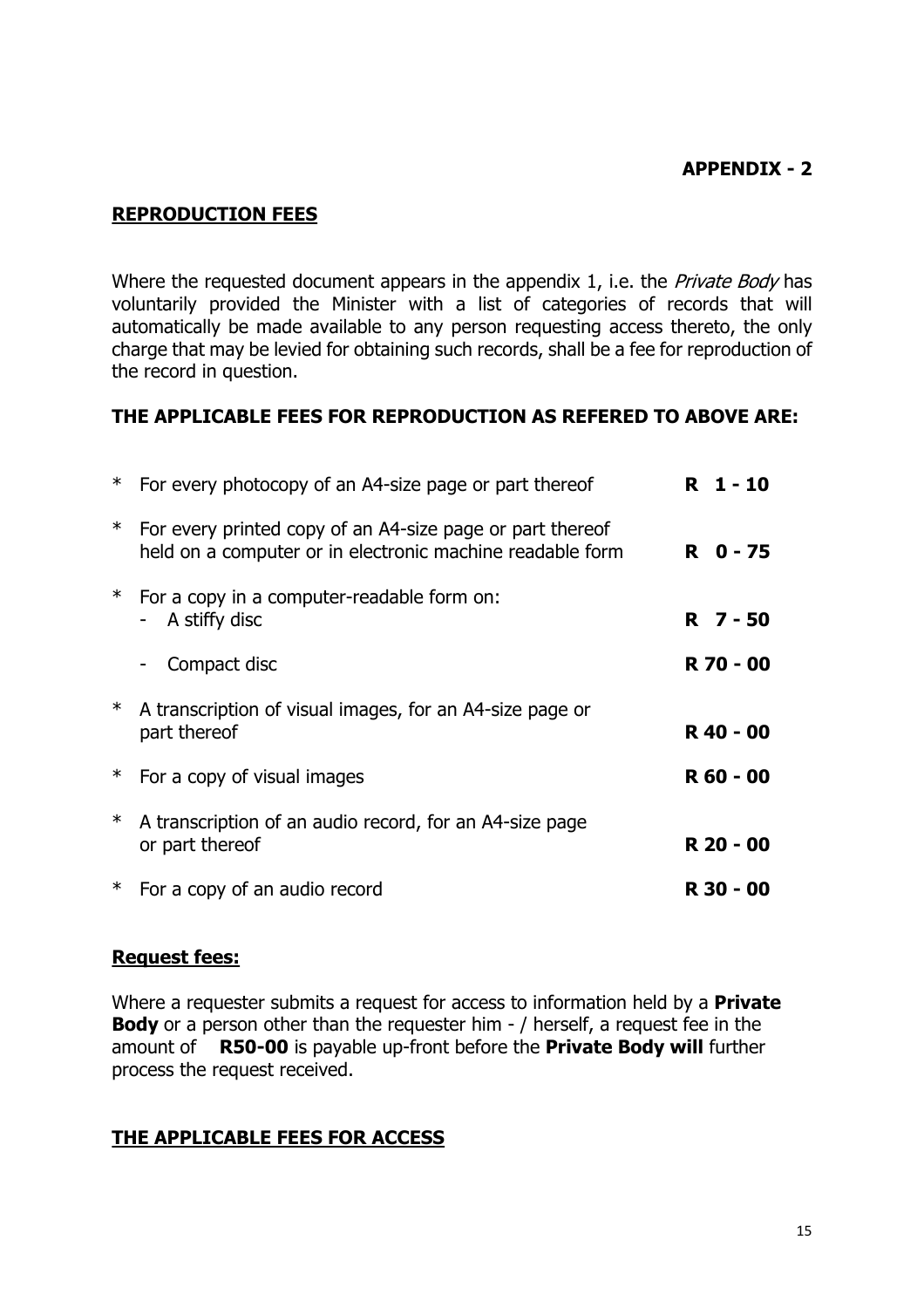An access fee is payable in all instances where a request for access to information is granted, except in those instances where payment of the access fee is specifically excluded in terms of an exclusion as determined by the Minister in terms of Section 54 (8) of *The Act.*

The access fees that will be payable are:

| For every photocopy of an A4-size page or part thereof                                                                    | R.<br>$1 - 10$ |
|---------------------------------------------------------------------------------------------------------------------------|----------------|
| For every printed copy of an A4-size page or part thereof<br>held on a computer or in electronic or machine readable form | $R = 0 - 75$   |
| For a copy in computer-readable form on:                                                                                  |                |
| Stiffy disc                                                                                                               | $R \t 7 - 50$  |
| Compact disc                                                                                                              | $R$ 70 $-00$   |
| A transcription of visual images, for an A4-size page<br>or part thereof                                                  | R 40-00        |
| For a copy of visual images                                                                                               | R 60-00        |
| A transcription of an audio record, for an A4-size page or part<br>thereof                                                | R 20-00        |
| For a copy of an audio record                                                                                             | R 20-00        |
| To search for a record that must be disclosed (per hour or<br>part of an hour reasonably required for such search)        | R 30-00        |

#### *\* Where <sup>a</sup> copy of <sup>a</sup> record has to be posted the actual postal fee is payable.*

## **Deposits:**

Where the *Private Body* receives a request for access to information on a person other than the requester him- / herself and the Information Officer upon receipt of the request is of the opinion that the preparation of the required record of disclosure will take more than 6 (six) hours, a deposit is payable by the requester.

The amount of the deposit is equal to one third of the amount of the applicable access fee.